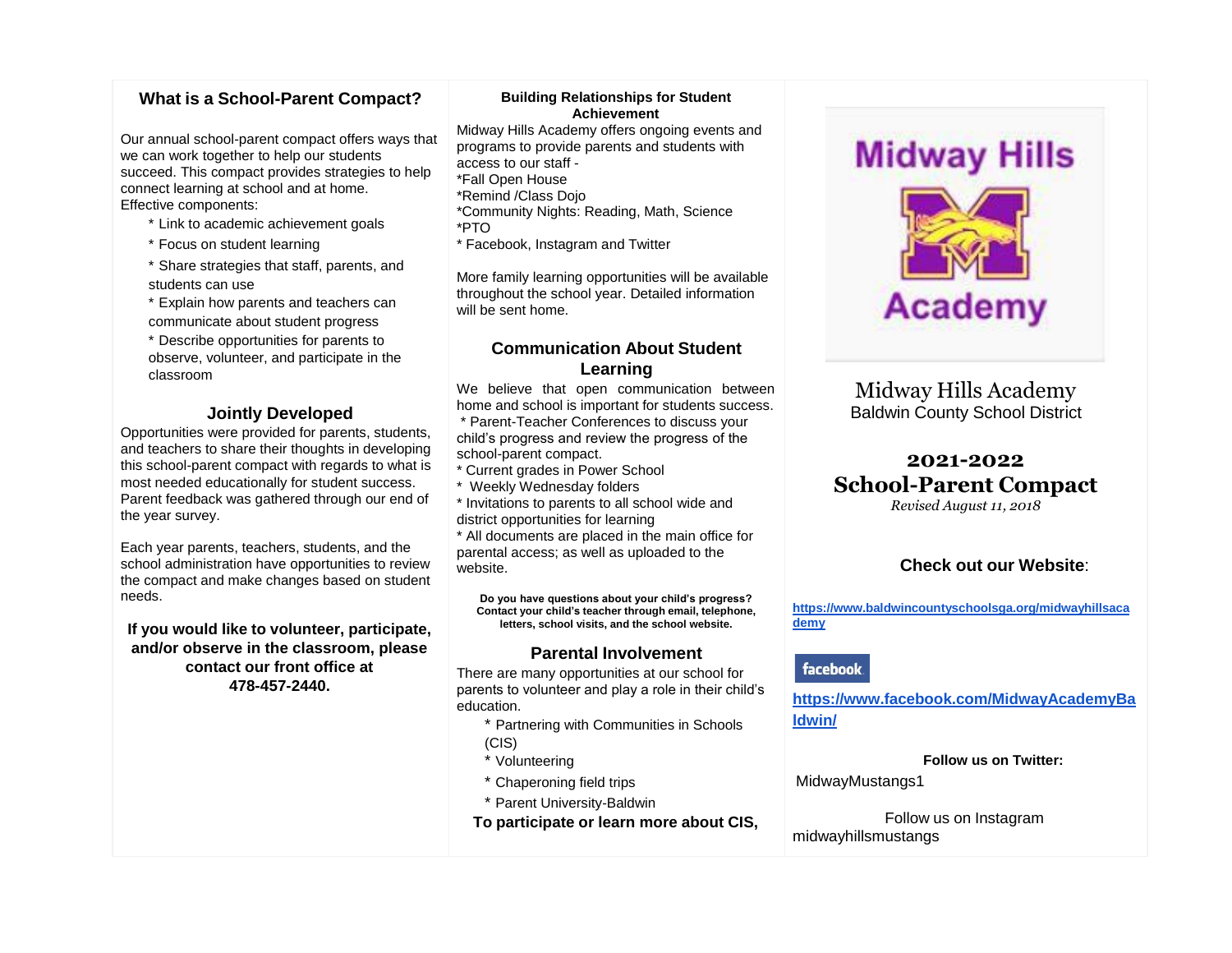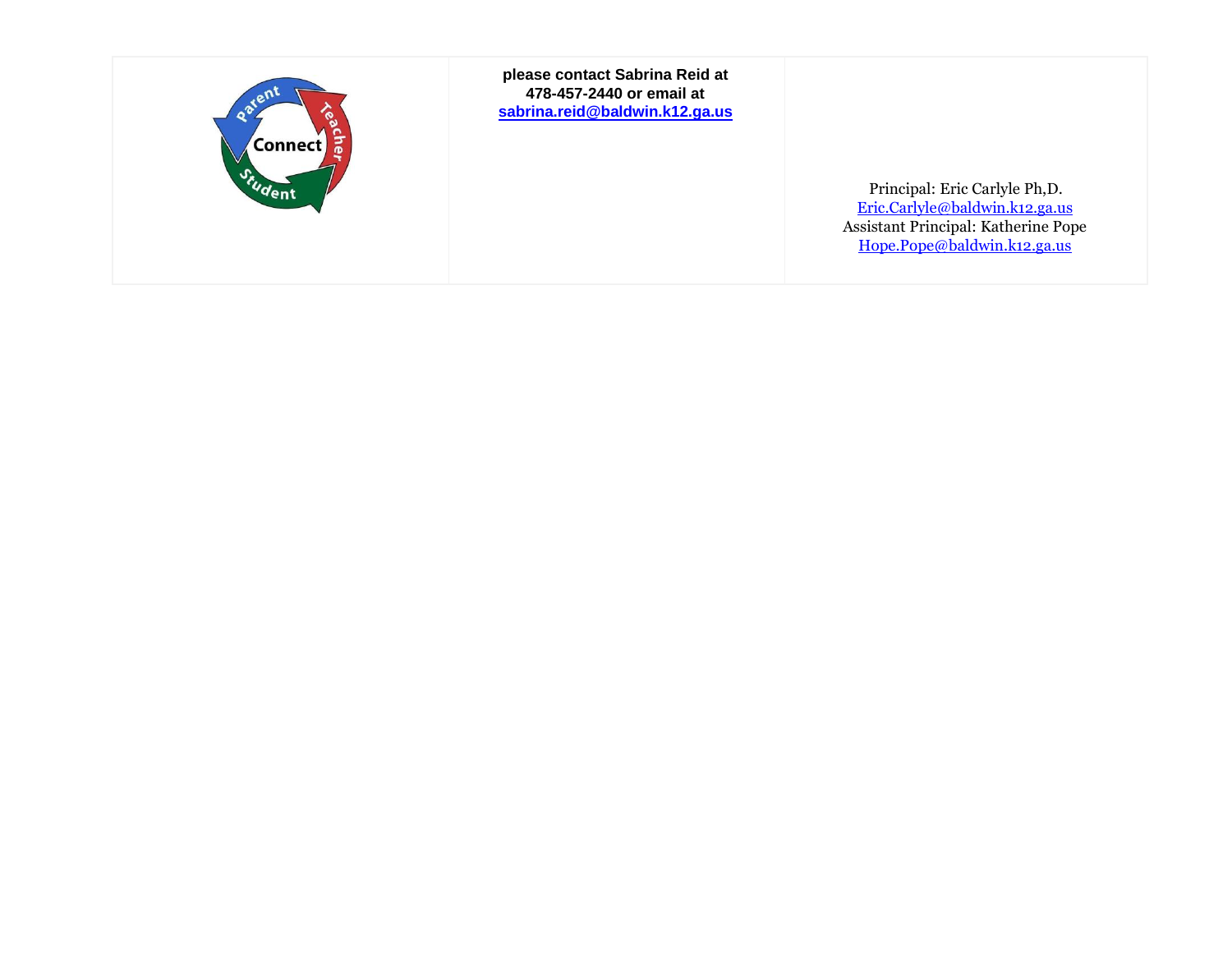

## **Our Goals for Student Achievement**

## **District Goals**

❖ All students will reach high standards at a minimum attaining proficiency or better in reading/language arts and mathematics on the state assessment.

## **School Goals and Focus Areas 2018-2019**

❖ Midway Hills Academy will increase the percentage of students reading on grade level by ten percentage points as measured by RI for grades 3-5.

## **Focus Areas**

The academic focus area for the 2018-2019 school year will be literacy. We are working to increase reading proficiency by concentrating on the following areas

- ❖ Vocabulary development
- ❖ Reading Comprehension
- ❖ Writing

## **As a school, we will…**

- ❖ Send weekly newsletters with tips/suggestions or websites to improve literacy.
- ❖ Provide Family Nights with an emphasis on how to help students with homework and literacy standards.
- ❖ Provide school websites that have links to learning on them.

## **As parents, we will…**

- ❖ Refer to weekly newsletters and utilize tips and suggestions
- ❖ Check school website and social media sites
- ❖ Try to attend Family Nights or get information from child's teacher or PTO

## **As students, we will….**

- ❖ Bring home class newsletters and notices about Family Events
- ❖ Discuss with family new words or skills learned in reading
- ❖ Show family websites used to learn literacy skills

## **Availability of School-Parent Compact**

The School-Parent Compact will be sent home with each student in the folder by August 30. A signature sheet will accompany the contract to be returned to the school.

The compact will be posted on the school website, and available in the main office, and from the Family Engagement Specialist/Title 1 coordinator at the Baldwin County Board of education.